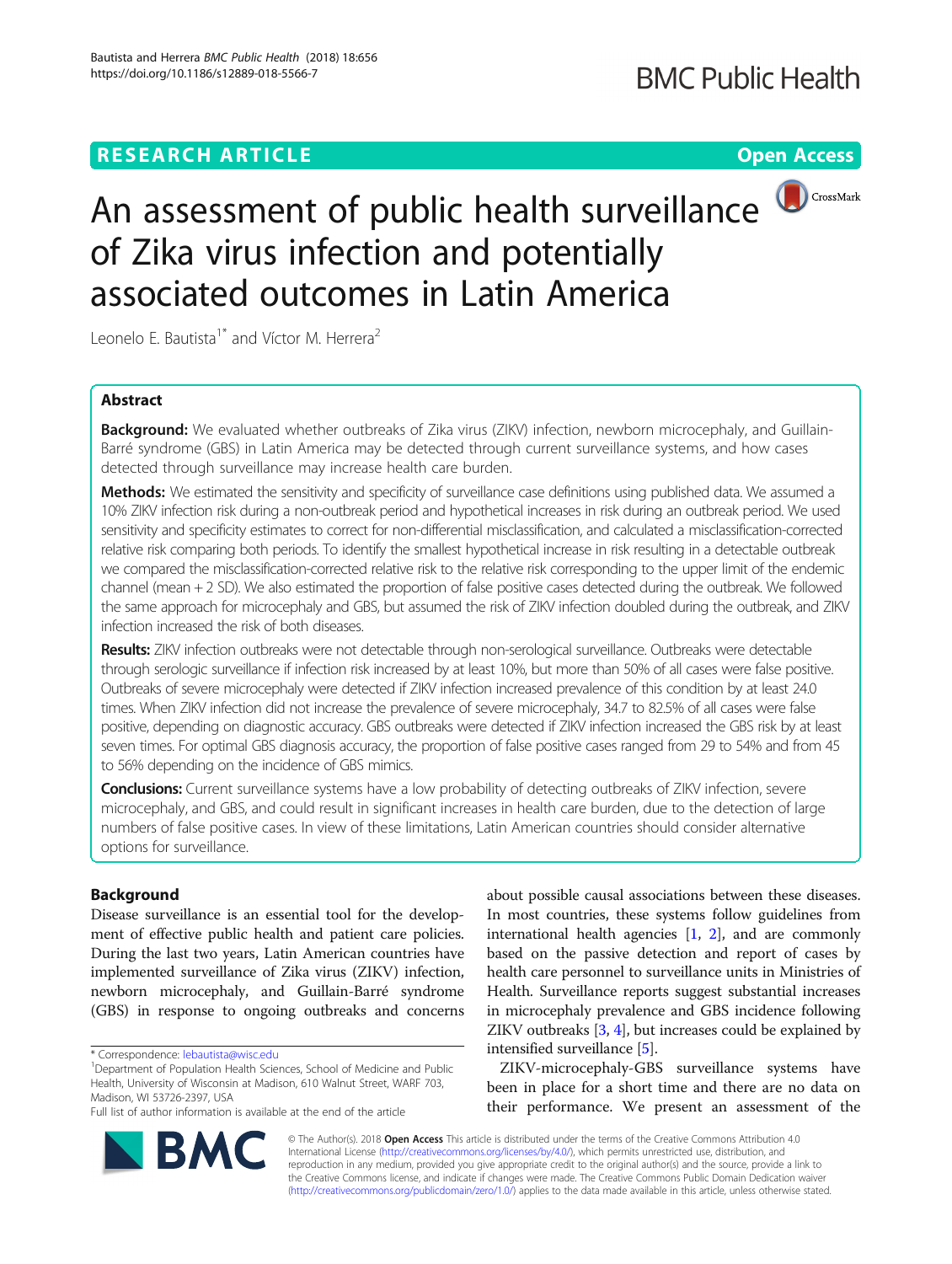expected performance of these systems, based on current knowledge and assumptions about disease frequency, accuracy of diagnostic tests, and hypothetical effects of ZIKV infection on microcephaly and GBS risk. Specifically, we evaluated under what conditions would outbreaks of these diseases be identifiable, and what would be the impact of false positive cases detected through surveillance on health care burden. Findings from this study could inform the implementation of surveillance systems in Latin America.

# Methods

## Overall approach

We evaluated the expected performance of a hypothetical surveillance system in a population of 10 million with a birth rate of 17.3/1000 population. These figures are close to the median population size and fertility rate in Latin American countries. We conducted separate evaluations for ZIKV infection, newborn microcephaly, and GBS surveillance.

We assumed the risk of ZIKV infection during a baseline, non-outbreak period ( $RZ_0$ ), was 10%, and individuals who got infected were no longer susceptible in a subsequent outbreak period [[6](#page-8-0)]. We calculated the ZIKV infection risk during an outbreak (RZ<sub>1</sub>) as RZ<sub>0</sub>  $\times$  RRZ<sub>0  $\rightarrow$  1</sub>, where  $RRZ<sub>0 \rightarrow 1</sub>$  is a hypothetical relative increase in risk, and generated "true"  $2 \times 2$  tables of period by ZIKV infection (Fig. 1 and Additional file [1,](#page-7-0) item 1). Then, we obtained  $2 \times 2$  tables corrected for misclassification of ZIKV infection status and calculated the expected observed risk ratio (EORR) and the expected observed case ratio (EOCR) comparing the outbreak and non-outbreak period. By progressively increasing it from one to nine, we identified the minimum  $RRZ_{0\rightarrow 1}$ resulting in a detectable outbreak. We also calculated the proportion of false positive cases (PFP) identified through surveillance, an indicator of the added health care burden resulting from errors in ZIKV infection diagnosis.

We used the same approach to assess a possible GBS/ microcephaly outbreak during a ZIKV infection outbreak with  $RZ_1 = 2 \times RZ_0$ . However, we accounted for the number of new cases of ZIKV infection in our calculation of the risk of GBS/microcephaly during the outbreak. For instance, for GBS the risk during the outbreak period (RG<sub>1</sub>) was calculated as  $[(RG_0 \times NZ_{(-)})$ + (RG<sub>0</sub> × NZ<sub>(+)</sub> × HRI<sub>Z→G</sub>)] / (NZ<sub>(-)</sub> + NZ<sub>(+)</sub>)], where  $RG<sub>0</sub>$  is the baseline risk of GBS,  $HRI<sub>Z→G</sub>$  is the relative increase in GBS risk among ZIKV infected individuals, and  $NZ_{(+)}$  and  $NZ_{(-)}$  are the numbers of ZIKV infected and non-infected individuals during the outbreak, respectively. We obtained misclassification corrected  $2 \times 2$ tables and calculated the EORR, EOCR, and PFP for each condition. To find a minimum resulting in a detectable outbreak, we probed for values of  $HRI_{Z\rightarrow G}$  of 1, 5, and 10 for GBS and for values of  $HRI_{Z\rightarrow M}$  of 1, 5, 10 and 15 for microcephaly.

Outcome misclassification-corrected  $2 \times 2$  tables were obtained using standard formulae for the case of non-differential errors [\[7\]](#page-8-0). Specifically, if  $A =$  number of exposed cases,  $B =$  number of non-exposed cases,  $C =$  number of exposed non-cases, and  $D =$  number of non-exposed non-cases from the "true"  $2 \times 2$  table, then the expected observed number of exposed cases would be  $[(A \times test \text{ sensi-}$ tivity) + ( $C \times (1 - \text{test specificity})$ ). Also, the expected observed number of non-exposed non-cases would be  $[(D \times test \text{ specificity}) + (B \times (1 - test \text{ sensitivity}))]$ . We assumed no changes in case definition or surveillance procedures occurred during the outbreak.

Surveillance guidelines do not specify when to declare an outbreak  $[1, 8, 9]$  $[1, 8, 9]$  $[1, 8, 9]$  $[1, 8, 9]$  $[1, 8, 9]$ . We applied the standard criterion of an incidence beyond two standard deviations above the baseline average, the upper limit of the endemic channel, as the cut point to identify an outbreak [\[10](#page-8-0)]. In consequence, we declared an

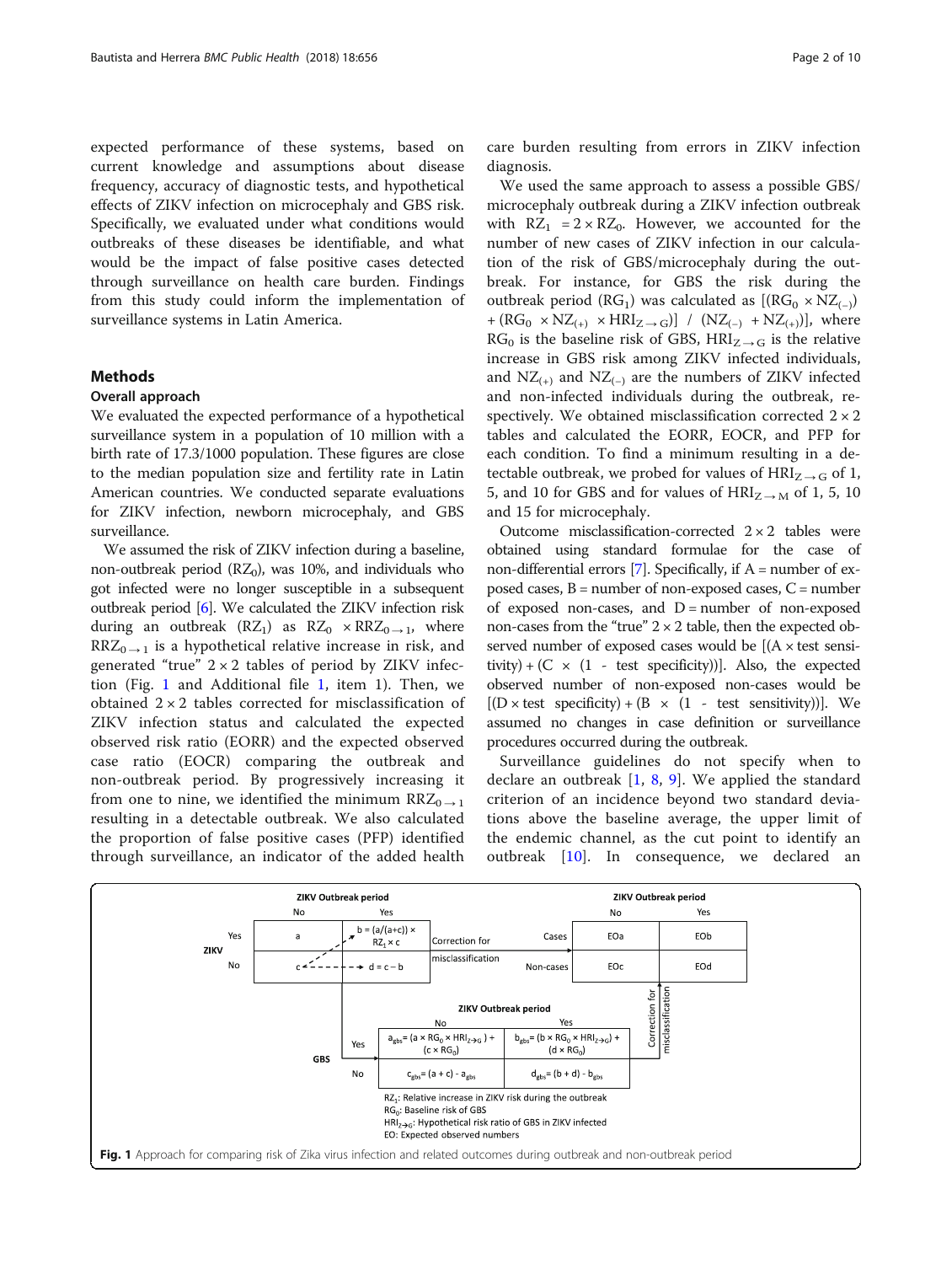outbreak happened if the  $p$ -value from a chi square test for the EORR was below 0.0227.

#### Zika virus infection

The surveillance case definition used in Latin America: "Patient with rash with at least two or more of the following signs or symptoms: fever, usually <38.5 °C, conjunctivitis, arthralgia, myalgia, and peri-articular edema" [[1](#page-8-0)], resembles the definition used by Duffy et al. in a study of an outbreak on Yap Island, Micronesia [\[11](#page-8-0)]. Duffy et al. reviewed medical records in all health centers to identify suspected cases and used ELISA tests for IgM antibodies and RT-PCR for ZIKV and dengue virus to confirm the diagnosis. They also conducted a serological survey in a random sample of the population. We used their data and formulae for screening studies with extreme verification bias [[12](#page-8-0), [13\]](#page-8-0) to estimate the sensitivity and the specificity of the surveillance case definition in three scenarios (Additional file [1,](#page-7-0) item 2).

In the regular surveillance scenario only cases requesting medical care were detected, similar to Duffy et al.'s study [\[11\]](#page-8-0), and sensitivity and specificity were 2 and 96%, respectively. The enhanced surveillance scenario was similar to regular surveillance, but we assumed the case detection probability was five times higher in Latin America than in Yap Island [\[11\]](#page-8-0). In this case, sensitivity was 9.8% and specificity was 79.7%. In the serological surveillance scenario all suspected cases of ZIKV infection were detected through a survey and infection was confirmed using the same tests used in the Yap Island study [[11\]](#page-8-0). In this case, sensitivity was 37.7% and specificity was 81.1%.

## **Microcephaly**

We conducted separate assessments for all and severe microcephaly, traditionally defined as a head circumference (HC) < 2 and < 3 standard deviations (SD) below the mean, respectively  $[14, 15]$  $[14, 15]$  $[14, 15]$ . Under these definitions the prevalences of all and severe microcephaly are 22.75 and 1.35/1000 newborn, respectively. We assumed ZIKV infection increased the risk of microcephaly in the baseline and outbreak period but only in newborn of women infected in that period.

We simulated HC values to estimate accuracy of a diagnosis of microcephaly (Additional file [1,](#page-7-0) item 3). First, we generated "true" HC values by randomly drawing one million observations from the HC distribution in Brazilian newborn (mean 34.2 cm, SD 1.2) [[16](#page-8-0)]. We obtained random errors from a normal distribution with mean 0 and SD equal to the intra-observer technical error of HC measurements (TEM) [[17](#page-8-0)] in the WHO Multicentre Growth Reference Study [\[18](#page-8-0)], and added them to the true values [[19](#page-8-0)]. We cross-classified individuals by applying the definition of all and severe microcephaly to the true (gold standard) and the error augmented values, and calculated the sensitivity and specificity of HC measurements. We also used estimates of sensitivity and specificity for all microcephaly, among low birth weight newborn  $(\leq 2000 \text{ g})$ from Bhushan et al. [[20\]](#page-8-0), and their TEM values to estimate sensitivity and specificity for severe microcephaly (see Table [2](#page-3-0) for values of sensitivity and specificity).

#### Guillain-Barré syndrome

We used a GBS incidence of 2/100,000 in our calculations. This value was taken from a published review in which incidence ranged from 0.4 to 4 cases/100,000 population in all but two out of 34 studies [\[21](#page-8-0)].

GBS diagnostic certainty could be very low, particularly in the early stages of the disease, and there is no clinical characteristic or biomarker that perfectly discriminates GBS from mimicking neurologic disorders [\[22\]](#page-8-0). The Brighton criteria is the standard tool to classify GBS cases by diagnostic certainty  $[23-25]$  $[23-25]$  $[23-25]$  $[23-25]$ . A certainty level  $\leq 3$ , recommended for surveillance case definition, was used in this analysis [\[1\]](#page-8-0). We estimated an average sensitivity of 82.1% from three published studies [[23](#page-8-0), [24](#page-8-0), [26](#page-8-0)] (Additional file [1](#page-7-0), item 4) and used specificities of 91.7, 88.9, and 80.6%, from the sole study on this issue, as far as we know [[27](#page-8-0)]. However, we applied this specificity only to individuals with incident peripheral neuropathy, the key clinical feature that most commonly leads to a suspicion of GBS [\[22,](#page-8-0) [28,](#page-8-0) [29\]](#page-8-0), since only they could be falsely diagnosed as GBS cases. We used a random effects model to estimate the average incidence of peripheral neuropathy in published studies [[30](#page-8-0)–[40](#page-8-0)] and used the low and upper limits of its 95% confidence interval in the analysis (3.3 and 5.6/10,000; Additional file [1,](#page-7-0) item 5).

# Results

# Zika virus

A minimum  $RRZ_{0\rightarrow 1}$  resulting in a detectable outbreak was not identifiable for the scenarios of regular and enhanced surveillance. In both cases, the EORR and the EOCR were always less than one and decreased progressively with increasing  $RRZ_{0\rightarrow 1}$  (Table [1;](#page-3-0) Additional file [1,](#page-7-0) item 6). For instance, for enhanced surveillance the EORR and EOCR were 0.95 and 0.85 for  $RRZ_{0\rightarrow 1} = 2$ and 0.78 and 0.70 for  $RRZ_{0\rightarrow 1} = 5$ , respectively. As expected, the PFP decreased with higher  $RRZ_{0\rightarrow 1}$ . However, under the scenario of enhanced surveillance the PFP reached 92.3% for  $RRZ_{0\rightarrow 1}$  = 2 and 83.5% for  $RRZ_{0\rightarrow 1} = 5$ . Thus, for these scenarios, only 1 out of 13 and 1 out of 6 cases detected through enhanced surveillance were true ZIKV infection cases.

In the scenario of serologic based surveillance, an outbreak was detectable for  $RRZ_{0\rightarrow 1} \ge 1.10$ . In that case, the EORR was 1.01, but the EOCR was 0.91. Moreover, the EOCR was > 1 only for  $RRZ_{0\rightarrow 1} \ge 2.4$ . Even for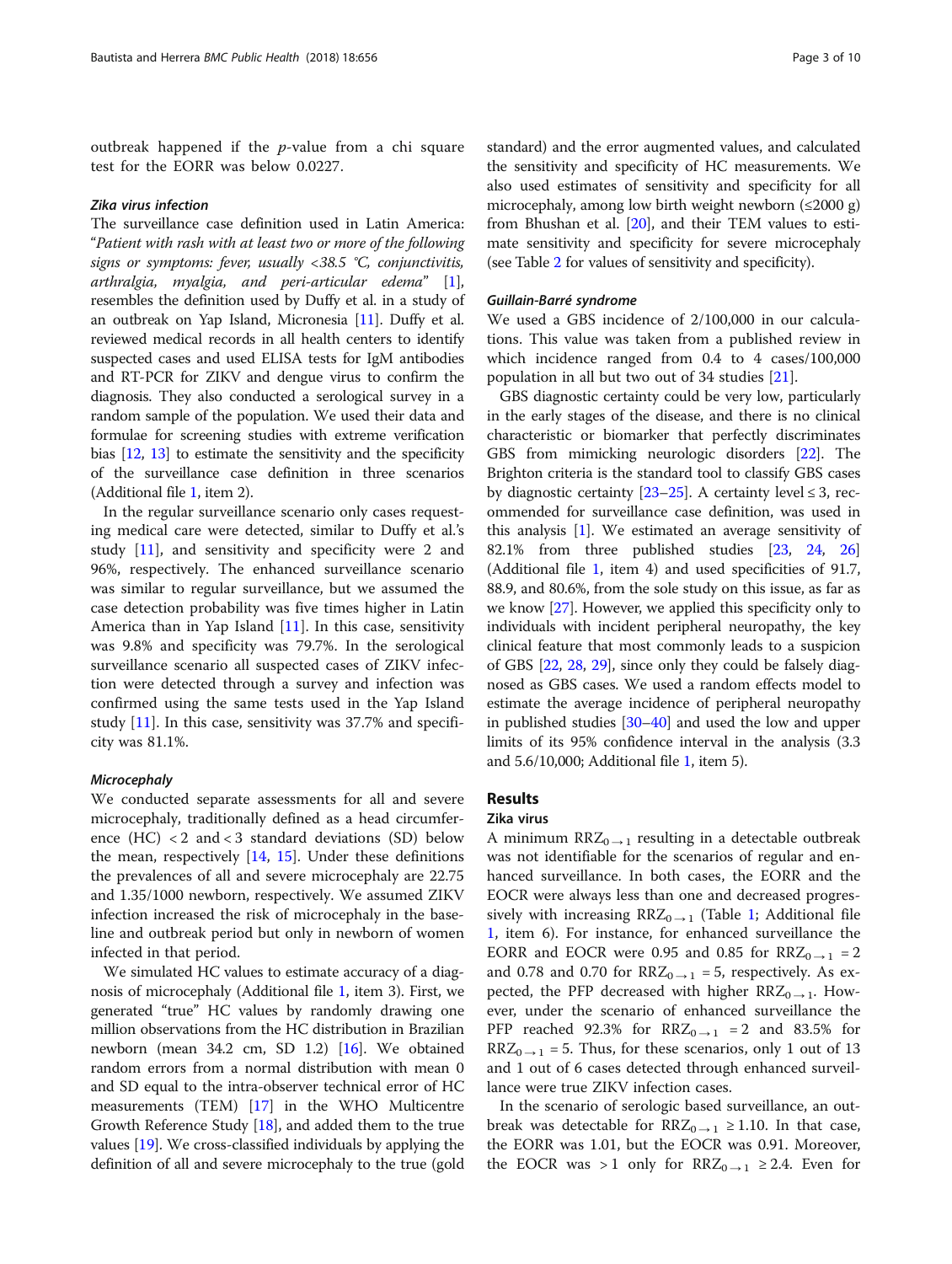<span id="page-3-0"></span>

|  |  |  |                                                                                                                |  |  | Table 1 Expected Observed Risk Ratios and Case Ratios and Proportion of False Positive Cases of Zika Virus Infection During an |  |
|--|--|--|----------------------------------------------------------------------------------------------------------------|--|--|--------------------------------------------------------------------------------------------------------------------------------|--|
|  |  |  | Outbreak, by Type of Surveillance, Increase in Infection Risk, and Case Definition Sensitivity and Specificity |  |  |                                                                                                                                |  |

|                                     | $RRZ_{0\rightarrow 1}^a$ | Case definition<br>sensitivity | Case definition<br>specificity | Expected observed<br>risk ratio | Expected observed<br>case ratio | False positive<br>proportion |
|-------------------------------------|--------------------------|--------------------------------|--------------------------------|---------------------------------|---------------------------------|------------------------------|
| Regular surveillance <sup>b</sup>   |                          | 2.0                            | 95.9                           | 1.00                            | 0.90                            | 94.89                        |
|                                     | 2                        | 2.0                            | 95.9                           | 0.95                            | 0.85                            | 92.27                        |
|                                     | 5                        | 2.0                            | 95.9                           | 0.78                            | 0.70                            | 83.52                        |
|                                     | 8                        | 2.0                            | 95.9                           | 0.62                            | 0.56                            | 73.11                        |
| Enhanced surveillance <sup>c</sup>  |                          | 9.8                            | 79.7                           | 1.00                            | 0.90                            | 94.89                        |
|                                     | $\overline{2}$           | 9.8                            | 79.7                           | 0.95                            | 0.85                            | 92.27                        |
|                                     | 5                        | 9.8                            | 79.7                           | 0.78                            | 0.70                            | 83.52                        |
|                                     | 8                        | 9.8                            | 79.7                           | 0.62                            | 0.56                            | 73.11                        |
| Serologic surveillance <sup>d</sup> |                          | 37.7                           | 81.1                           | 1.00                            | 0.90                            | 81.86                        |
|                                     | $\overline{2}$           | 37.7                           | 81.1                           | 1.09                            | 0.98                            | 74.36                        |
|                                     | 5                        | 37.7                           | 81.1                           | 1.36                            | 1.23                            | 55.17                        |
|                                     | 8                        | 37.7                           | 81.1                           | 1.63                            | 1.47                            | 39.77                        |

<sup>a</sup> Hypothetical Relative Increase in Infection Risk (RRZ<sub>0 → 1</sub>); <sup>b</sup>Surveillance case definition and demand of health care similar to those observed in Yap Island [[11\]](#page-8-0);<br><sup>CS</sup>urveillance case definition similar to the one <sup>c</sup>Surveillance case definition similar to the one used in Yap Island with a five-fold increase in the demand of health care (detection probability); <sup>d</sup> Surveillance based of serologic surveys of random samples of the population

larger values of the RRZ<sub>0 → 1</sub> the EORR and the EOCR were strongly biased towards the null. For instance, for  $RRZ_{0 \rightarrow 1}$  = 5 the EORR and the EOCR were 1.36 and 1.23, and the PFP was 55%. Thus, even when the risk of ZIKV increased 5-fold during the outbreak, less than half of all cases of ZIKV infection detected through serologic surveillance were true positive cases.

#### Microcephaly

Outbreaks of all microcephaly were detectable for  $HRI_{Z \rightarrow M} \geq 2.00$ , regardless of the level of sensitivity and specificity of the diagnosis, but the expected observed prevalence ratio (EOPR) was less than 1.10 in all cases (Table 2; Additional file [1](#page-7-0), item 7). In contrast, outbreaks of severe microcephaly were detectable only for  $HRI_{Z\rightarrow M} \geq$ 24.00, but the EOPR was only 1.48. Even when the  $HRI_{Z\rightarrow M}$ was as high as 15, the EOPR was ≤1.41 for both all and severe microcephaly, regardless of sensitivity and specificity (Tables [3](#page-4-0) and [4](#page-4-0); Additional file [1](#page-7-0), item 8). When ZIKV infection did not increase microcephaly prevalence ( $HRI_{Z\rightarrow M}$  = 1), the PFP for all microcephaly and severe microcephaly ranged from 22.6 to 56.6% and from 34.7 to 82.5%, respectively, depending on the sensitivity and specificity of HC mea-surements (Tables [3](#page-4-0) and [4](#page-4-0)).

#### Guillain-Barré syndrome

Under ideal conditions, when the sensitivity and specificity for detecting GBS cases were both 100%, outbreaks of GBS were detected when  $HRI_{Z\rightarrow G} \geq 4.0$  (Table [5](#page-5-0); Additional file [1](#page-7-0), item 9). However, the minimum  $HRI_{Z\rightarrow G}$ resulting in a detectable outbreak increased for decreasing values of specificity. For the estimated sensitivity of 82.1%, outbreaks were detected if  $HRI_{Z\rightarrow G} \geq 7$ ,  $HRI_{Z\rightarrow G} \geq 8$ , and  $HRI_{Z\rightarrow G} \geq 9$  for specificities of 91.7, 88.9, and 80.6%, respectively.

Table 2 Minimum Hypothetical and Expected Observed Prevalence Ratio to Detect an Outbreak of Microcephaly if Zika Virus Infection Risk Doubles, by Sensitivity and Specificity of Microcephaly Case Detection

| Microcephaly | TEM <sup>a</sup> | Sensitivity | Specificity | Prevalence ratio |                          |  |  |
|--------------|------------------|-------------|-------------|------------------|--------------------------|--|--|
|              | (cm)             | (% )        | (% )        | Hypothetical     | <b>Expected Observed</b> |  |  |
| All          | 0.24             | 85.1        | 99.4        | 2.00             | 1.06                     |  |  |
|              | 0.42             | 77.6        | 98.8        | 2.00             | 1.04                     |  |  |
|              | 0.71             | 91.2        | 97.2        | 2.00             | 1.03                     |  |  |
| Severe       | 0.24             | 81.9        | 99.9        | 24.00            | 1.48                     |  |  |
|              | 0.42             | 75.0        | 99.9        | 27.50            | 1.43                     |  |  |
|              | 0.71             | 65.9        | 99.6        | 39.50            | 1.33                     |  |  |

<sup>a</sup> TEM: Technical error of head circumference measurements. TEM = 0.71 came from Bhushan et al. (J Clin Epidemiol Vol. 44 (10):1027-1035, 1991), but values of sensitivity and specificity for all microcephaly were taken directly from their article, while those for severe were obtained by simulation. All other TEM values came from Onis (Acta Pædiatrica, 2006; Suppl 450:38–46) and were used to estimate sensitivity and specificity by simulation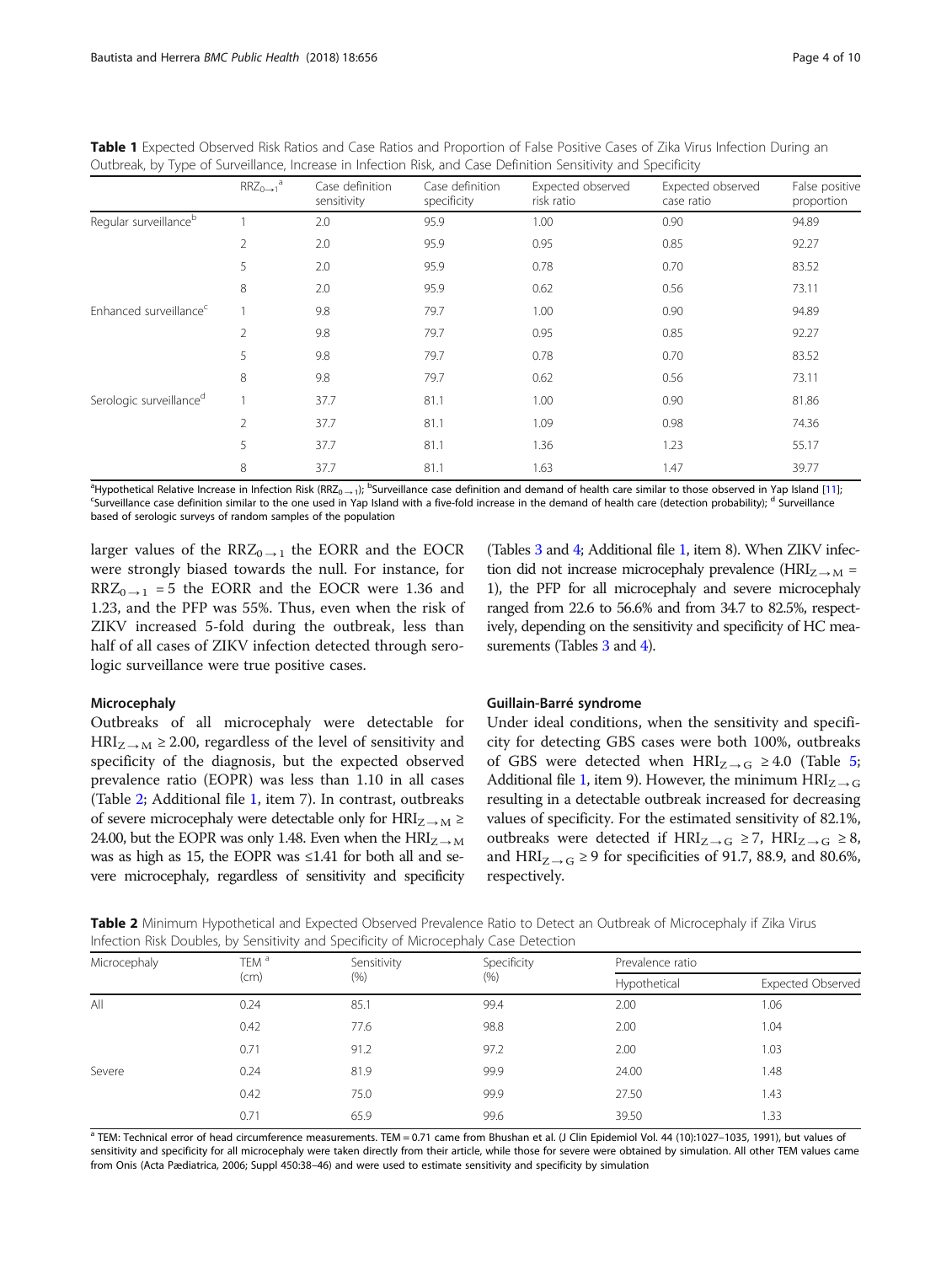<span id="page-4-0"></span>

| Table 3 Expected Observed Prevalence Ratio of All Microcephaly and Proportion of False Positive Cases During an Outbreak of Zika  |
|-----------------------------------------------------------------------------------------------------------------------------------|
| Virus Infection, by Increase in the Prevalence of Microcephaly in Newborn of Infected Mothers, and Sensitivity and Specificity of |
| Microcephaly Case Detection                                                                                                       |

| $HRI_{7\rightarrow M}$ in prevalence ratio <sup>a</sup> | Intra-observer<br>TEM <sup>b</sup> | Prevalence<br>ratio <sup>c</sup> | Sensitivity (%) | Specificity (%) | Expected observed<br>prevalence ratio | Proportion of false<br>positives (%) |
|---------------------------------------------------------|------------------------------------|----------------------------------|-----------------|-----------------|---------------------------------------|--------------------------------------|
|                                                         | 0.24                               | 1.00                             | 85.1            | 99.4            | 1.00                                  | 22.6                                 |
| 5                                                       | 0.24                               | 1.23                             | 85.1            | 99.4            | 1.19                                  | 15.6                                 |
| 10                                                      | 0.24                               | 1.38                             | 85.1            | 99.4            | 1.33                                  | 11.1                                 |
| 15                                                      | 0.24                               | 1.47                             | 85.1            | 99.4            | 1.41                                  | 8.6                                  |
|                                                         | 0.71                               | 1.00                             | 91.8            | 97.2            | 1.00                                  | 56.6                                 |
| 5                                                       | 0.71                               | 1.23                             | 91.8            | 97.2            | 1.12                                  | 45.2                                 |
| 10                                                      | 0.71                               | 1.38                             | 91.8            | 97.2            | 1.22                                  | 35.9                                 |
| 15                                                      | 0.71                               | 1.47                             | 91.8            | 97.2            | 1.30                                  | 29.6                                 |

<sup>a</sup> HRI<sub>Z → M</sub>: Hypothetical relative increase in the prevalence of microcephaly b TEM: Intraobserver technical error of measurement of head circumference

<sup>c</sup> Prevalence ratio of microcephaly (outbreak vs non-outbreak period) under perfect diagnostic sensitivity and specificity

When ZIKV infection was not associated with GBS risk (HRI<sub>Z → G</sub> = 1), the PFP varied with specificity, from 34 to 59% and from 50 to 72%, for low and high incidence of peripheral neuropathy, respectively (Table [6](#page-5-0); Additional file [1](#page-7-0), item 10). Regardless of  $HRI_{Z\rightarrow G}$  value, the misclassification-corrected EORR were small and decreased with decreasing specificity. Indeed, for specificity of 100% and  $HRI_{Z\rightarrow G} = 10$ , the EORR was only 1.47. For the lowest specificity the minimum PFP was 33.8% or higher in all scenarios. For higher values of specificity, the PFP was below 30%, regardless of the HRR, but only if the incidence of peripheral neuropathy was low. When the incidence of peripheral neuropathy was high, the PFP ranged from 24.5 to 61.0%, if  $HRI_{Z\rightarrow G} > 1$ .

# **Discussion**

Our findings suggest surveillance systems for ZIKV, microcephaly, and GBS in Latin America have a limited capacity to detect outbreaks. ZIKV outbreaks were

detectable only through serological surveillance. Outbreaks of all and severe microcephaly were detected only when ZIKV infection increased the frequency of these conditions at least two and 24 times, respectively. Outbreaks of GBS were detectable only when GBS risk was at least eight times higher among ZIKV infected individuals. Finally, under most scenarios, cases of ZIKV infection, microcephaly, and GBS were more likely false positive than true positive cases.

While judging these findings, one should carefully consider the validity of study assumptions.

# ZIKV infection

We assumed a background risk of ZIKV infection of 10% and a doubling of the risk during an outbreak. A 10% risk corresponds to about half the risk in Brazil [[41](#page-8-0)] and Puerto Rico [[42\]](#page-8-0). A doubling of the risk is also consistent with a lowest limit of 10%, a most likely value of 25%, and an interquartile range of 19 to 33% suggested

Table 4 Expected Observed Prevalence Ratio of Severe Microcephaly and Proportion of False Positive Cases During an Outbreak of Zika Virus Infection, by Increase in the Prevalence of Microcephaly in Newborn of Infected Mothers, and Sensitivity and Specificity of Microcephaly Case Detection

| $HRI_{7\rightarrow M}$ in prevalence ratio <sup>a</sup> | Intra-observer<br><b>TEM<sup>b</sup></b> | Prevalence<br>ratio $\degree$ | Sensitivity (%) | Specificity (%) | Expected observed<br>prevalence ratio | Proportion of false<br>positives (%) |
|---------------------------------------------------------|------------------------------------------|-------------------------------|-----------------|-----------------|---------------------------------------|--------------------------------------|
|                                                         | 0.24                                     | 1.00                          | 81.9            | 99.9            | 1.00                                  | 34.7                                 |
| 5                                                       | 0.24                                     | 1.21                          | 81.9            | 99.9            | 1.14                                  | 24.7                                 |
| 10                                                      | 0.24                                     | 1.35                          | 81.9            | 99.9            | 1.26                                  | 18.4                                 |
| 15                                                      | 0.24                                     | 1.50                          | 81.9            | 99.9            | 1.41                                  | 14.7                                 |
|                                                         | 0.71                                     | 1.00                          | 65.9            | 99.6            | 1.00                                  | 82.5                                 |
| 5                                                       | 0.71                                     | 1.21                          | 65.9            | 99.6            | 1.06                                  | 74.5                                 |
| 10                                                      | 0.71                                     | 1.35                          | 65.9            | 99.6            | 1.10                                  | 66.8                                 |
| 15                                                      | 0.71                                     | 1.50                          | 65.9            | 99.6            | 1.16                                  | 60.5                                 |

<sup>a</sup> HRI<sub>Z → M</sub>: Hypothetical relative increase in the prevalence of microcephaly b TEM: Intraobserver technical error of measurement of head circumference

 $\epsilon$  Prevalence ratio of microcephaly (outbreak vs non-outbreak period) under perfect diagnostic sensitivity and specificity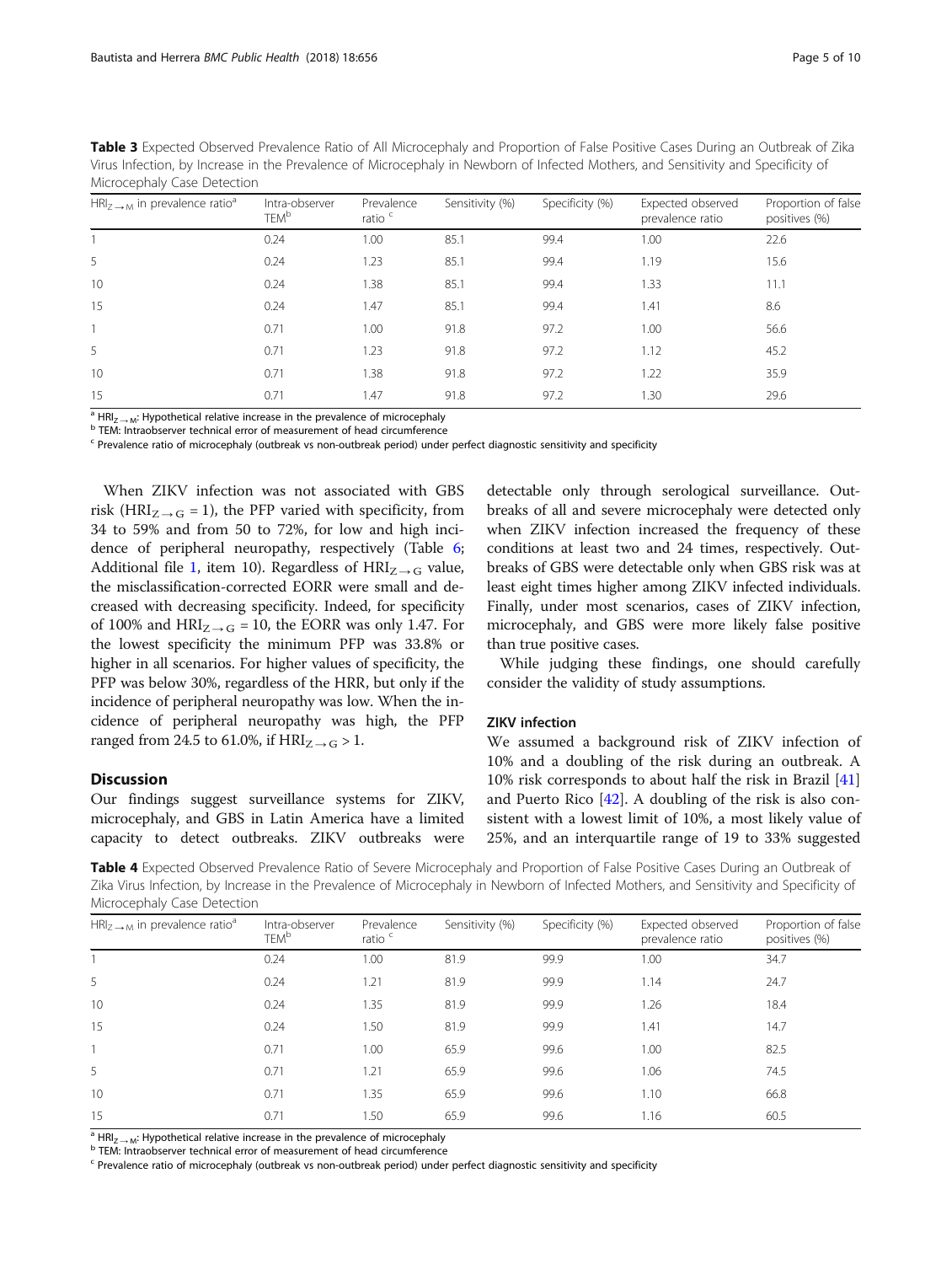<span id="page-5-0"></span>**Table 5** Minimum Hypothetical Relative Increase in Risk (HRI $_7$   $\rightarrow$ G) to Detect an Outbreak of Guillain-Barré Syndrome and Expected Observed Risk Ratios if the Risk if Zika Virus Infection Doubles During an Outbreak<sup>a</sup>

| Sensitivity/specificity (%) <sup>b</sup> | $HRI_7 \rightarrow G$ in GBS risk Observed risk ratio |      |
|------------------------------------------|-------------------------------------------------------|------|
| 100/100                                  |                                                       | 1.18 |
| 82.1/100                                 | 5                                                     | 1.23 |
| 82.1/91.7                                |                                                       | 1.30 |
| 82.1/88.9                                | 8                                                     | 1.33 |
| 82.1/80.6                                |                                                       | 1.36 |

<sup>a</sup> Corrected for non-differential misclassification due to a sensitivity of 82.1% and varying levels of specificity of the GBS case definition

b A fixed level of sensitivity was obtained by averaging findings from studies assessing the validity of Brighton criteria in adults

 $c$  HRI<sub>Z → G</sub>: Minimum Hypothetical Relative Increase in Risk of

Guillain-Barré síndrome

by Ellington et al. in a review of existing data [\[43](#page-8-0)]. Higher levels of baseline ZIKV infection risk would lower the chances of detecting an outbreak, due to a smaller pool of susceptible individuals [[6,](#page-8-0) [44\]](#page-8-0).

Values of sensitivity and specificity of ZIKV infection surveillance case definition were derived from the Yap Island study [[11](#page-8-0)]. However, they are valid in Latin America, regardless of differences in prevalence, because sensitivity applies only to cases and specificity applies only to non-cases of a disease. The specificity of case definition for regular surveillance was high (95%), because it was applied to a self-selected sample of individuals who got medical care. This "pre-screening" improves specificity by increasing the prevalence of ZIKV infection among health care seekers. In contrast, the sensitivity was too low (2%). This is not surprising, because the definition only catches the 37.7% of all cases that are symptomatic [[11\]](#page-8-0) and only 11.5% of

Table 6 True and Expected Observed Risk Ratio of Guillain-Barré Syndrome (GBS) During an Outbreak of Zika Virus (ZIKV) Infection, by Hypothetical Increase in GBS Risk Among ZIKV Infected Individuals and by Specificity and Sensitivity of the GBS Case Definition Used for Surveillance

| Hypothetical risk ratio  | Specificity (%) | Incidence peripheral<br>neuropathy | True GBS<br>risk ratio <sup>a</sup> | Expected observed<br>risk ratio <sup>b</sup> | PFP <sup>c</sup> (%) | Number of false<br>positive GBS cases |
|--------------------------|-----------------|------------------------------------|-------------------------------------|----------------------------------------------|----------------------|---------------------------------------|
| $\overline{1}$           | 100.0           | 3.3/10,000                         | 1.00                                | $1.00\,$                                     | 0.0                  | $\circ$                               |
| $\overline{1}$           | 91.7            |                                    |                                     |                                              | 54.5                 | 454                                   |
| $\overline{1}$           | 88.9            |                                    |                                     |                                              | 62.4                 | 631                                   |
| $\overline{\phantom{a}}$ | 80.6            |                                    |                                     |                                              | 75.2                 | 1153                                  |
| 5                        | 100.0           | 3.3/10,000                         | 1.29                                | 1.29                                         | $0.0\,$              | $\mathsf{O}\xspace$                   |
| 5                        | 91.7            |                                    |                                     | 1.18                                         | 40.7                 | 414                                   |
| 5                        | 88.9            |                                    |                                     | 1.16                                         | 49.4                 | 591                                   |
| 5                        | 80.6            |                                    |                                     | 1.12                                         | 64.8                 | 1113                                  |
| 10                       | 100.0           | 3.3/10,000                         | 1.47                                | 1.47                                         | 0.0                  | 0                                     |
| 10                       | 91.7            |                                    |                                     | 1.33                                         | 29.2                 | 364                                   |
| 10                       | 88.9            |                                    |                                     | 1.30                                         | 37.9                 | 540                                   |
| 10                       | 80.6            |                                    |                                     | 1.23                                         | 54.6                 | 1063                                  |
| $\mathbf{1}$             | 100.0           | 5.6/10,000                         | 1.00                                | 1.00                                         | 0.0                  | $\circ$                               |
| $\overline{\phantom{a}}$ | 91.7            |                                    |                                     |                                              | 68.4                 | 822                                   |
| $\overline{\phantom{a}}$ | 88.9            |                                    |                                     |                                              | 74.7                 | 1122                                  |
| $\overline{1}$           | 80.6            |                                    |                                     |                                              | 84.1                 | 2012                                  |
| 5                        | 100.0           | 5.6/10,000                         | 1.29                                | 1.29                                         | $0.0\,$              | $\mathsf{O}\xspace$                   |
| 5                        | 91.7            |                                    |                                     | 1.14                                         | 56.4                 | 782                                   |
| 5                        | 88.9            |                                    |                                     | 1.12                                         | 64.2                 | 1082                                  |
| 5                        | 80.6            |                                    |                                     | 1.08                                         | 76.5                 | 1971                                  |
| 10                       | 100.0           | 5.6/10,000                         | 1.47                                | 1.47                                         | $0.0\,$              | $\mathsf{O}\xspace$                   |
| 10                       | 91.7            |                                    |                                     | 1.27                                         | 45.3                 | 731                                   |
| 10                       | 88.9            |                                    |                                     | 1.24                                         | 53.8                 | 1032                                  |
| 10                       | 80.6            |                                    |                                     | 1.17                                         | 68.5                 | 1921                                  |

<sup>a</sup> Risk ratio of GBS during the ZIKV outbreak, assuming sensitivity of 82.1% and specificity of 100% for the diagnosis of GBS; <sup>b</sup> Risk ratio of GBS during the ZIKV outbreak, after accounting for misclassification of GBS; <sup>c</sup> Proportion of false positive cases of GBS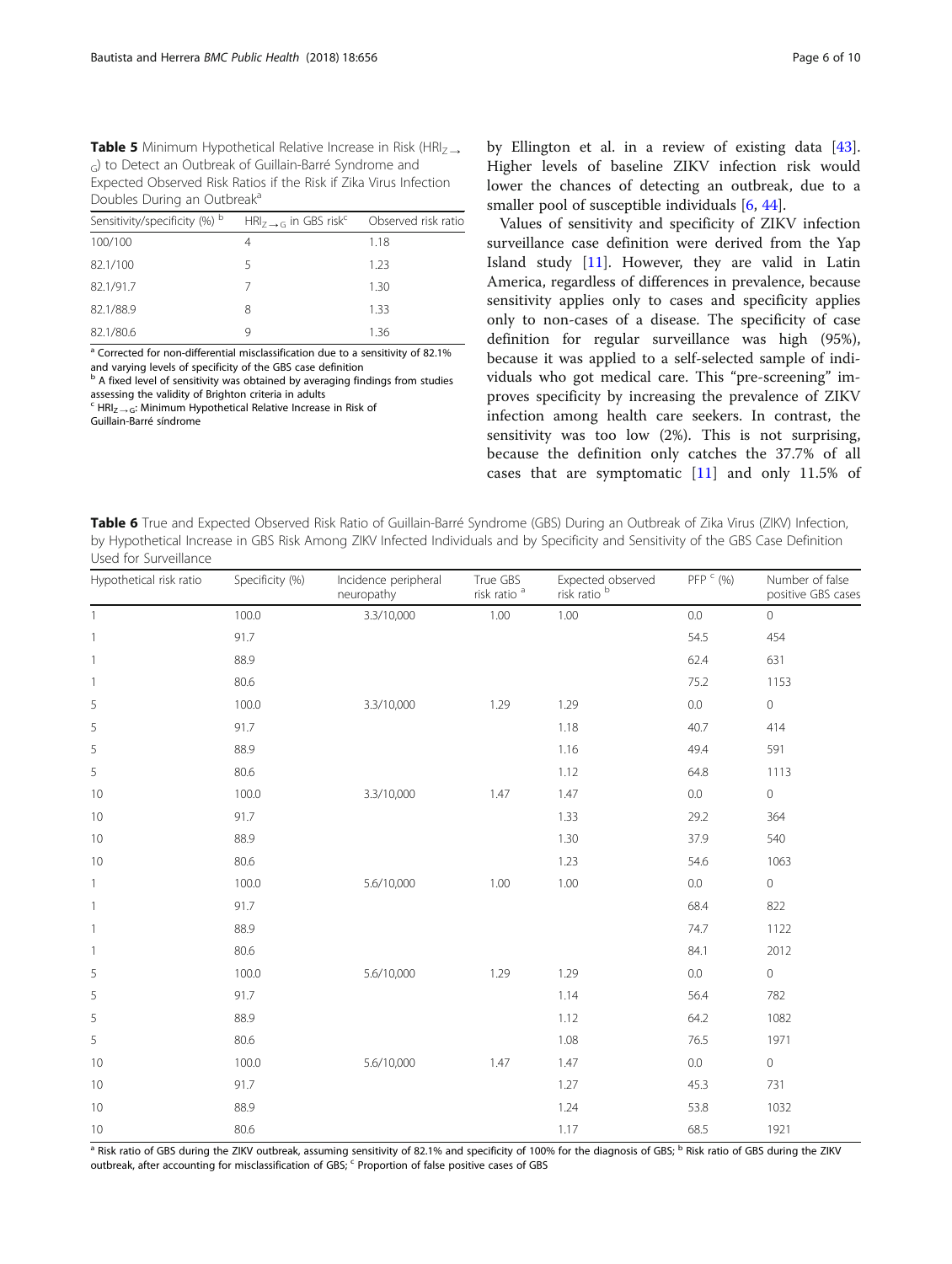symptomatic cases seek medical care [[45,](#page-8-0) [46](#page-8-0)]. Thus, the upper limit of sensitivity is 4.3%.

Due to the poor accuracy of ZIKV infection case definition, regular surveillance could show a decrease in incidence, even if the incidence has increased several fold. This could explain why incidence estimates from surveillance data has been orders of magnitude lower than those from serologic studies  $[11, 45]$  $[11, 45]$  $[11, 45]$  $[11, 45]$ , simulation studies [\[41](#page-8-0), [47](#page-8-0)], and previous experience with viruses transmitted by the same vectors [\[43](#page-8-0)]. Also, this suggests regular ZIKV infection surveillance may be of little public health benefit.

Serologic surveillance seems the best option for ZIKV infection surveillance in Latin America. If serologic tests used in the Yap Island study were used, outbreaks would be detectable, though most cases would still be false positive. Yearly serologic surveys offer important advantages, compared to regular surveillance. They reduce the PFP; reflect trends in the whole population, instead of just health care seekers; provide needed data on background herd immunity [\[44\]](#page-8-0); and generate diagnostic accuracy data useful to correct risk estimates from regular surveillance [[7\]](#page-8-0). Surveys could be conducted in random samples of a few hundred individuals (Additional file [1,](#page-7-0) item 12). Whether or not surveys are more cost-effective than regular surveillance is a moot point, since outbreaks cannot be detected using the latter. Well-planned serologic testing in random or haphazard samples of patients attending sentinel clinics could have similar benefits.

Unfortunately, better tests are needed for accurate diagnosis of ZIKV infection [\[48](#page-8-0)]. Moreover, the PFP cases would increase and outbreaks will be harder to detect if the Centers for Diseases Control's (CDC) new guidelines to interpret serologic tests are used, as they improve sensitivity, in detriment of specificity [\[49\]](#page-9-0).

In view of the uncertainty regarding the etiological role of ZIKV infection [\[5](#page-8-0), [50](#page-9-0)–[52](#page-9-0)], and the high PFP cases of ZIKV infection, even with serological testing, we should carefully ponder whether providing possibly infected patients with advice on conception attempts, changes in sexual behavior, and pregnancy outcomes is beneficial, cost-effective, or even ethical [[53](#page-9-0)].

#### Microcephaly

Due to the lack of published data, we estimated the accuracy of the diagnosis of microcephaly in normal weight newborn by simulation. Large studies of child growth standards [\[16](#page-8-0), [54](#page-9-0)], support our assumption of a normal distribution of HC values, and TEM values used for simulation came from previous studies [\[18](#page-8-0), [20](#page-8-0)].

Current surveillance systems target "congenital syndrome associated with Zika virus infection", instead of all and severe microcephaly  $[1, 8, 9]$  $[1, 8, 9]$  $[1, 8, 9]$  $[1, 8, 9]$  $[1, 8, 9]$  $[1, 8, 9]$ . We focused on microcephaly because this is the main component of the

postulated syndrome and it was possible to assess the accuracy if its diagnosis. Moreover, most components of the proposed syndrome are common findings in newborns with microcephaly of genetic and infectious origins [\[55](#page-9-0), [56](#page-9-0)], and there is no evidence they cluster more frequently than expected in newborn from ZIKV-infected mothers [[57\]](#page-9-0). More important, attributing all cases of microcephaly to ZIKV makes little sense. Indeed, about 50% of severe cases have a genetic etiology [[14,](#page-8-0) [58\]](#page-9-0), and 44 to 59% of non-severe cases could be due to low birth weight (Additional file [1](#page-7-0), item 12). Moreover, some 10 to 33% of all cases should have maternal ZIKV infection, based on the risk of ZIKV infection [[41](#page-8-0)–[43](#page-8-0)], even if there is no association between the two conditions.

In spite of striking differences in prevalence, etiology, prognosis, and management [[55,](#page-9-0) [59](#page-9-0)], current surveillance systems do not differentiate between severe and non-severe microcephaly [\[1](#page-8-0), [8](#page-8-0), [60,](#page-9-0) [61\]](#page-9-0). Therefore, surveillance data are of limited value for characterizing disease burden, making decisions about case management, and developing and allocating health resources.

Outbreaks of all microcephaly during a ZIKV infection outbreak will be detectable through regular surveillance if the risk of microcephaly is at least twice higher among infected mothers, but outbreaks of severe microcephaly would be virtually undetectable. Moreover, the PFP for microcephaly will be high, even if maternal ZIKV infection increased microcephaly prevalence by at least 15 times. Such a high prevalence ratio is very unlikely, since evidence from observational and ecological studies in Brazil and Colombia does not support an increased risk of microcephaly in newborn of ZIKV-infected mothers [[5](#page-8-0), [57](#page-9-0)].

It is uncertain whether adding non-severe microcephaly to the traditional surveillance of preterm birth and low-birth-weight [\[14\]](#page-8-0) is justified in terms of its incremental cost-effectiveness to prevent perinatal and infant mortality. Indeed, half the cases of non-severe microcephaly may be due to low-birth-weight, and postnatal nutritional interventions is the cornerstone for the management of both conditions [[62](#page-9-0)–[65](#page-9-0)]. On the other hand, it is unlikely low-income countries will keep severe microcephaly as a public health priority, in view of the high impact of competing causes of perinatal and infant mortality, such as low birth weight, preterm birth, and neonatal asphyxia. Therefore, strengthening existing perinatal surveillance hospital networks may be the best option for surveillance of severe microcephaly [[66,](#page-9-0) [67\]](#page-9-0).

# Guillain-Barré syndrome

We used a GBS incidence of 2/100,000 in our analysis, which is higher than that in seven Latin American countries (1.41/100,000; Additional file [1,](#page-7-0) item 13) [\[3\]](#page-8-0). In addition, we evaluated scenarios where the risk of GBS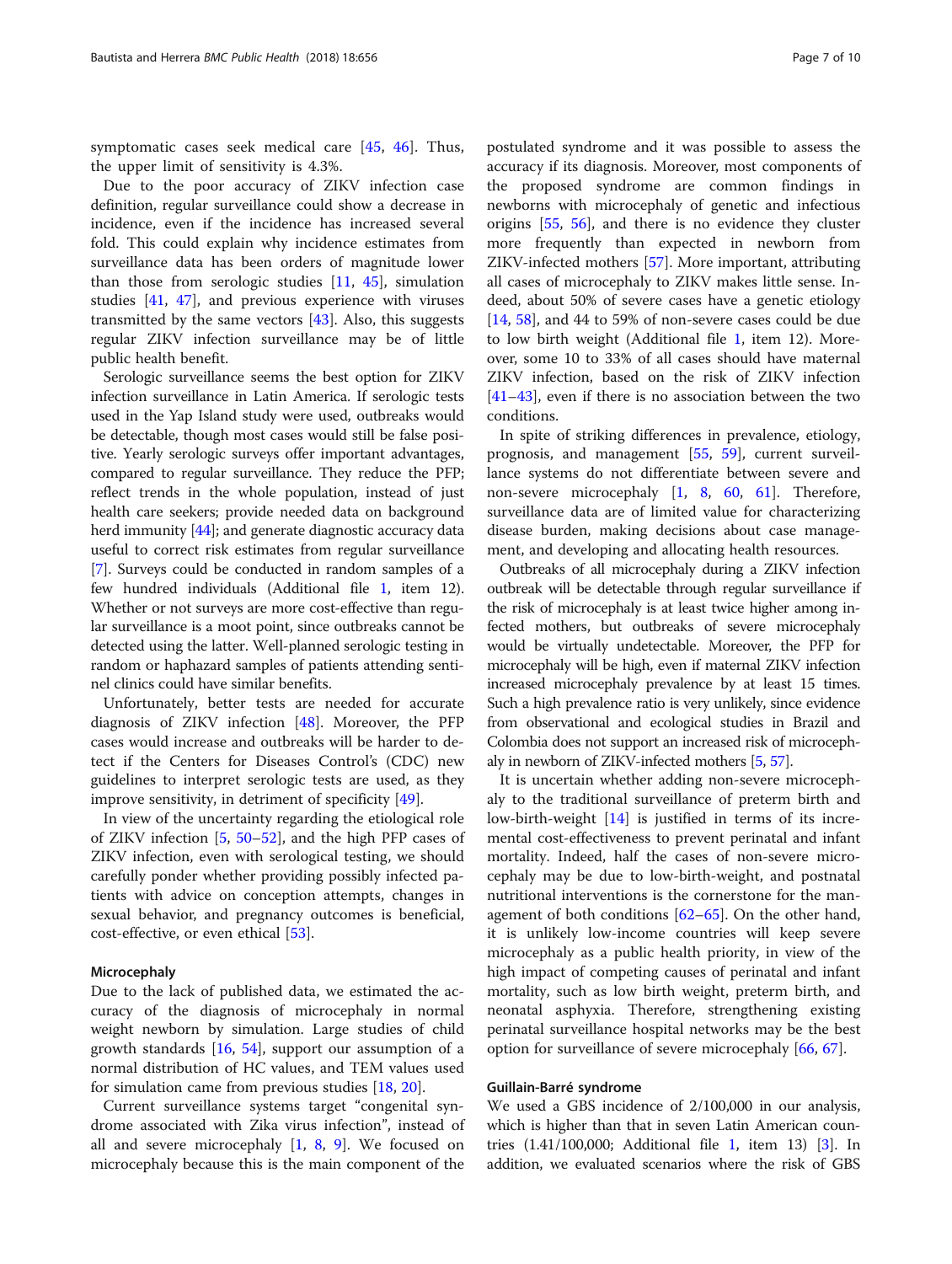<span id="page-7-0"></span>among ZIKV-infected individuals increased five and 10 times. Such large increases in risk are unrealistic, since evidence from published studies [\[47,](#page-8-0) [68\]](#page-9-0) do not support a causal ZIKV-GBS link [\[5](#page-8-0), [50\]](#page-9-0). In addition, we used all published data to estimate the accuracy of a GBS diagnosis and the incidence of non-diabetic non-GBS peripheral neuropathy. Although these estimates may not strictly apply to Latin America, we believe they are robust enough for an informative assessment of GBS surveillance.

GBS surveillance data could be useful for health planning and program evaluation, but are of little use for outbreak control. In Latin America, GBS surveillance is compounded by the limited or non-existing capacity to perform motor nerve conduction tests, and to draw and analyze cerebrospinal fluid samples for cell count and protein concentration in most clinics. Without these tests, most GBS cases would have Brighton certainty levels ≤3, and a definite diagnosis may not be made until verifying the polyneuropathy was transient, something that could take several weeks [\[22](#page-8-0), [69\]](#page-9-0). This compromises timely/accurate reporting of GBS cases. Thus, GBS surveillance may add little value to the analysis of data from existing sources [[1](#page-8-0), [2\]](#page-8-0).

Assuming ongoing GBS surveillance is devoid of potential harm may be risky. As shown in this assessment, surveillance could result in large numbers of false positive cases. Premature declarations of GBS as a complication of ZIKV infection [[1,](#page-8-0) [2](#page-8-0)], may contribute to misdiagnosing GBS-mimics as GBS cases. This could alter the distribution of scarce health resources in the region, distort health priorities and planning, increase the cost of surveillance activities, and add unnecessary testing, treatment, and morbidity in false positive GBS cases [\[22\]](#page-8-0).

#### Conclusions

Our findings suggest it is unlikely that outbreaks of ZIKV infection and putative related outcomes in Latin America will be detected through surveillance systems based on current guidelines [\[1](#page-8-0), [2\]](#page-8-0). In consequence, it is unlikely these systems would be useful in detecting and curtailing impending or ongoing outbreaks, quantifying burden of disease, identifying factors driving risk, assessing the effectiveness of control measures, or improving clinical care.

In spite of uncertainty in some assumptions and parameters, we believe our findings are sufficiently robust to inform public health policies that, so far, seem mostly supported by questionable causal links and hopes of potential benefits. Policies in response to the ZIKV outbreaks were timely implemented, in a context of limited knowledge about causal links. Unfortunately, knowledge and data about non-causal issues, such as disease burden, diagnostic accuracy, and cost-effectiveness of potential interventions were given little weight when formulating surveillance

guidelines. Though they are undoubtedly intended to improve and save lives, ZIKV public health policies should be based on previous experience and scientific knowledge, lest they become irrelevant and harmful for those they meant to protect [[70\]](#page-9-0).

# Additional file

[Additional file 1:](https://doi.org/10.1186/s12889-018-5566-7) Appendix-Zika Surveillance-BMC PublicHealth. (PDF 844 kb)

#### Abbreviations

CDC: Centers for Diseases Control; ELISA: Enzyme-Linked Immunosorbent Assay; EOCR: Expected observed case ratio; EORR: Expected observed risk ratio; GBS: Guillain-Barré syndrome; HC: Head circumference; HRI<sub>Z→</sub> <sub>G</sub>: Hypothetical relative increase in risk of GBS in Zika virus infected individuals;  $HRI_{7\rightarrow M}$ : Hypothetical relative increase in risk of microcephaly among Zika virus infected individuals; IgM: Immunoglobulin M; NZ<sub>(-)</sub>: Number of ZIKV non-infected individuals during the outbreak;  $NZ_{(+)}.$  Numbers of ZIKV infected individuals during the outbreak; PFP: Proportion of false positive cases; RG<sub>0</sub>: Baseline risk of Guillain-Barré syndrome;  $RRZ_{0\rightarrow 1}$ : Hypothetical relative increase in the risk of Zika virus infection during the outbreak period; RT-PCR: Reverse transcription polymerase chain reaction; RZ<sub>0</sub>: Risk of Zika virus infection during the nonoutbreak period; RZ<sub>1</sub>: Risk of Zika virus infection during the outbreak period; SD: Standard deviation; TEM: Technical error of measurements; ZIKV: Zika virus

#### Availability of data and materials

All data used in this study are publicly available. They are referenced in the manuscript, as well as in the Appendix. The Appendix also includes computer code and data needed to replicate all the analyses.

#### Authors' contributions

Dr. Bautista conceived the idea for the study and wrote the draft of the manuscript. He wrote most of the code and conducted most of the data analysis. Dr. Herrera conducted some of the analyses and independently checked all the code. Both authors were involved in identifying and reviewing studies and data relevant for the assessment and both read and approved the final manuscript.

#### Authors' information

LB is a physician epidemiologist, with a DrPH in Epidemiology from Johns Hopkins University (infectious diseases). He is currently an Associate Professor at the University of Wisconsin, Madison, and his main research resides on the impact of cardiovascular diseases in Latin America. VMH is a physician epidemiologist, with a PhD in Epidemiology from the University of Wisconsin, currently Associate Professor at the Universidad Autónoma de Bucaramanga, Colombia. His research is mostly focused on dengue and Zika virus infections.

# Ethics approval and consent to participate

Not applicable.

#### Competing interests

The authors declare that they have no competing interests.

#### Publisher's Note

Springer Nature remains neutral with regard to jurisdictional claims in published maps and institutional affiliations.

#### Author details

<sup>1</sup>Department of Population Health Sciences, School of Medicine and Public Health, University of Wisconsin at Madison, 610 Walnut Street, WARF 703, Madison, WI 53726-2397, USA. <sup>2</sup> Center for Biomedical Research, Universidad Autónoma de Bucaramanga, Bucaramanga, Colombia.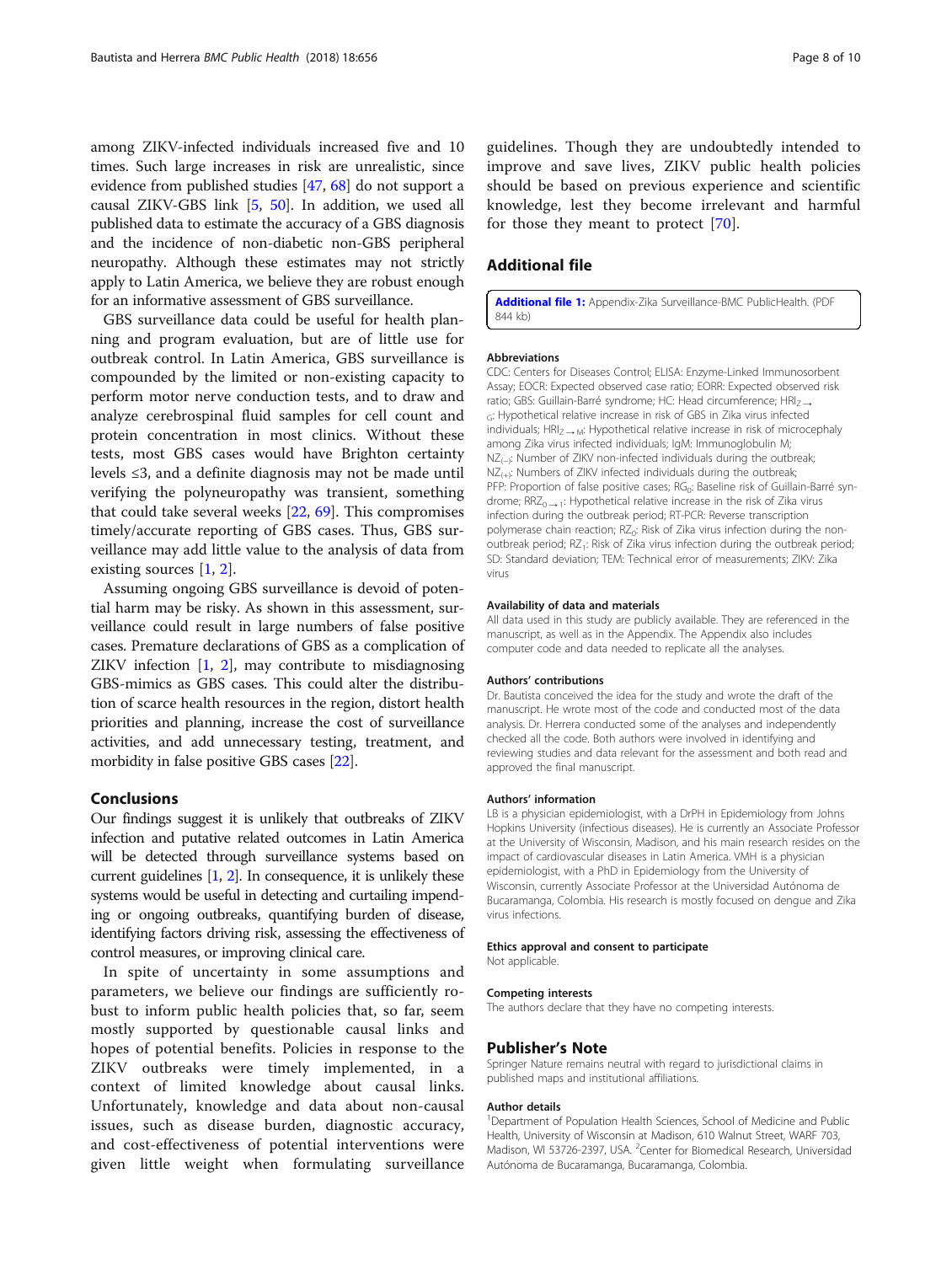### <span id="page-8-0"></span>Received: 4 December 2017 Accepted: 14 May 2018 Published online: 24 May 2018

#### References

- 1. Pan American Health O. Guidelines for Zika virus disease and complications surveillance. Washington, D.C.: PAHO; 2016.
- 2. World Health O: Surveillance for Zika virus infection, microcephaly and Guillain-Barré syndrome: interim guidance. [http://www.who.int/](http://www.who.int/emergencies/zika-virus/situation-report/14-april-2016/en/) [emergencies/zika-virus/situation-report/14-april-2016/en/.](http://www.who.int/emergencies/zika-virus/situation-report/14-april-2016/en/) 2016.
- 3. dos Santos T, Rodriguez A, Almiron M, Sanhueza A, Ramon P, de Oliveira WK, Coelho GE, Badaró R, Cortez J, Ospina M, et al. Zika virus and the Guillain-Barré syndrome -case series from seven countries. N Engl J Med. 2016;375:1598–601.
- 4. Cuevas EL, Tong VT, Rozo N, Valencia D, Pacheco O, Gilboa SM, Mercado M, Renquist CM, González M, Ailes EC. Preliminary report of microcephaly potentially associated with Zika virus infection during pregnancy-Colombia, January-November 2016. MMWRMorbidity and mortality weekly report. 2016;65(49):1409.
- 5. Bautista LE: On the temporal association of outbreaks of Zika virus infection, newborn microcephaly, and Guillain-Barré syndrome. J Public Health Emerg; July 2017 2017.
- 6. Okuno Y, Fukunaga T, Tadano M, Fukai K, Ikeda T, Sekii K, Ariyoshi H. Serological studies on volunteers inoculated experimentally with a dengue virus strain in 1943. Biken J. 1983;26(4):161–3.
- 7. Lash TL, Fox MP, Fink AK. Misclassification. In: Applying quantitative bias analysis to epidemiologic data. Dordrecht: Springer; 2009. p. 79–108.
- 8. Martnez MLO, Duran MEM, García OEP, Quijada H, Ortiz ELC, Cuevas EL. Protocolo de Vigilancia en Salud Pública. Vigilancia intensificada en salud pública de la microcefalia y otros defectos congénitos del Sistema Nervioso Central por virus Zika.
- 9. Tolosa N: Protocolo de Vigilancia en Salud Pública. Enfermedad por virus Zika, 2016 [citado 21 Feb 2016]. In.
- 10. Badurdeen S, Valladares DB, Farrar J, Gozzer E, Kroeger A, Kuswara N, Ranzinger SR, Tinh HT, Leite P, Mahendradhata Y, et al. Sharing experiences: towards an evidence based model of dengue surveillance and outbreak response in Latin America and Asia. BMC Public Health. 2013;13(1):607.
- 11. Duffy MR, Chen TH, Hancock WT, Powers AM, Kool JL, Lanciotti RS, Pretrick M, Marfel M, Holzbauer S, Dubray C, et al. Zika virus outbreak on Yap Island, Federated States of Micronesia. N Engl J Med. 2009;360(24):2536–43.
- 12. Pepe MS. The statistical evaluation of medical tests for classification and prediction. Oxford: Oxford University Press; 2004.
- 13. Broemeling LD. Bayesian biostatistics and diagnostic medicine: CRC press; 2007.
- 14. Ashwal S, Michelson D, Plawner L, Dobyns WB. Practice parameter: evaluation of the child with microcephaly (an evidence-based review) report of the quality standards Subcommittee of the American Academy of neurology and the practice Committee of the Child Neurology Society. Neurology. 2009;73(11):887–97.
- 15. Leviton A, Holmes LB, Allred EN, Vargas J. Methodologic issues in epidemiologic studies of congenital microcephaly. Early Hum Dev. 2002; 69(2002):91–105.
- 16. Villar J, Ismail LC, Victora CG, Ohuma EO, Bertino E, Altman DG, Lambert A, Papageorghiou AT, Carvalho M, Jaffer YA, et al. International standards for newborn weight, length, and head circumference by gestational age and sex: the newborn cross-sectional study of the INTERGROWTH-21 st project. Lancet. 2014;384(9946):857–68.
- 17. Chumlea WC, Guo S, Kuczmarski RJ, Johnson CL, Leahy CK. Reliability for anthropometric measurements in the Hispanic health and nutrition examination survey (HHANES 1982-1984). Am J Clin Nutr. 1990;51(5):902S–7S.
- 18. de Onis M: Reliability of anthropometric measurements in the WHO multicentre growth reference study. Acta PaediatricaSupplement 2006, 95(s450):38–46.
- 19. Brenner HERM, Gefeller OLAF. Variation of sensitivity, specificity, likelihood ratios and predictive values with disease prevalence. Stat Med. 1997;16(9): 981–91.
- 20. Bhushan V, Paneth N. The reliability of neonatal head circumference measurement. J Clin Epidemiol. 1991;44(10):1027–35.
- 21. Hughes RAC, Rees JH. Clinical and epidemiologic features of Guillain-Barré syndrome. J Infect Dis. 1997;176(Supplement\_2):S92–8.
- 22. Levin KH. Variants and mimics of Guillain Barré syndrome. Neurologist. 2004; 10(2):61–74.
- 23. Fokke C, van den Berg B, Drenthen J, Walgaard C, van Doorn PA, Jacobs BC. Diagnosis of Guillain-Barré syndrome and validation of Brighton criteria. Brain. 2014;137:33–43.
- 24. Choe YJ, Cho H, Bae GR, Lee JK. Guillain-Barré syndrome following receipt of influenza a (H1N1) 2009 monovalent vaccine in Korea with an emphasis on Brighton collaboration case definition. Vaccine. 2011;29(11):2066–70.
- 25. Dieleman J, Romio S, Johansen K, Weibel D, Bonhoeffer J, Sturkenboom M. Guillain-Barré syndrome and adjuvanted pandemic influenza a (H1N1) 2009 vaccine: multinational case-control study in Europe. Br Med J. 2011;343
- 26. Islam MB, Islam Z, Farzana KS, Sarker SK, Endtz HP, Mohammad QD, Jacobs BC. Guillain-Barré syndrome in Bangladesh: validation of Brighton criteria. J Peripher Nerv Syst. 2016;21(4):345–51.
- 27. Military Vaccine A. Predictive value of surveillance case definitions of Guillain-Barre syndrome in vaccine safety assessment. Medical Surveillance Monthly Report. 2012;19(5):8–9.
- 28. Esposito S, Longo MR. Guillain-Barre syndrome. AutoimmunRev. 2016;
- 29. Hughes RAC, Cornblath DR. Guillain-Barré syndrome. Lancet. 2005; 366(9497):1653–66.
- 30. Katusic SK, Beard CM, Wiederholt WC, Bergstralh EJ, Kurland LT. Incidence, clinical features, and prognosis in Bell's palsy, Rochester, Minnesota, 1968- 1982. Ann Neurol. 1986;20(5):622–7.
- 31. Yanagihara N. Incidence of Bell's palsy. Ann Otol Rhinol Laryngol Suppl. 1988;137:3–4.
- 32. Brandenburg NA, Annegers JF. Incidence and risk factors for Bell's palsy in Laredo, Texas: 1974-1982. Neuroepidemiology. 1993;12(6):313–25.
- 33. Radhakrishnan K, Litchy WJ, O'Fallon WM, Kurland LT. Epidemiology of cervical radiculopathy. A population-based study from Rochester, Minnesota, 1976 through 1990. Brain. 1994;117(Pt 2):325–35.
- 34. Vessey MP, Villard-Mackintosh L, Yeates D. Epidemiology of carpal tunnel syndrome in women of childbearing age. Findings in a large cohort study. Int J Epidemiol. 1990;19(3):655–9.
- 35. de Krom MC, Knipschild PG, Kester AD, Thijs CT, Boekkooi PF, Spaans F. Carpal tunnel syndrome: prevalence in the general population. J Clin Epidemiol. 1992;45(4):373–6.
- 36. Stevens JC, Sun S, Beard CM, O'Fallon WM, Kurland LT. Carpal tunnel syndrome in Rochester, Minnesota, 1961 to 1980. Neurology. 1988;38(1):134–8.
- 37. Murakami S, Mizobuchi M, Nakashiro Y, Doi T, Hato N, Yanagihara N. Bell palsy and herpes simplex virus: identification of viral DNA in endoneurial fluid and muscle. Ann Intern Med. 1996;124(1 Pt 1):27–30.
- Beghi E, Kurland LT, Mulder DW, Nicolosi A. Brachial plexus neuropathy in the population of Rochester, Minnesota, 1970-1981. Ann Neurol. 1985;18(3):320–3.
- 39. Baldereschi M, Inzitari M, Di Carlo A, Farchi G, Scafato E, Inzitari D, Group IW. Epidemiology of distal symmetrical neuropathies in the Italian elderly. Neurology. 2007;68(18):1460–7.
- 40. Rudolph T, Farbu E. Hospital-referred polyneuropathies–causes, prevalences, clinical- and neurophysiological findings. Eur J Neurol. 2007;14(6):603–8.
- 41. Perkins AT, Siraj AS, Ruktanonchai CW, Kraemer MUG, Tatem AJ. Modelbased projections of Zika virus infections in childbearing women in the Americas. Nat Microbiol. 2016;1:16126.
- 42. Branswell H. Zika virus spreading rapidly across Puerto Rico. Stat.
- 43. Ellington SR, Devine O, Bertolli J. Estimating the number of pregnant women infected with zika virus and expected infants with microcephaly following the zika virus outbreak in Puerto Rico, 2016. JAMA Pediatr. 2016; 170(10):940–5.
- 44. Ferguson NM, Cucunubá ZM, Dorigatti I, Nedjati-Gilani GL, Donnelly CA, Basáñez MG, Nouvellet P, Lessler J. Countering Zika in Latin America. Science. 2016;353(6297):353–4.
- 45. Aubry M, Teissier A, Huart M, Merceron S, Vanhomwegen J, Roche C, Vial AL, Teururai S, Sicard S, Paulous S, et al. Zika virus Seroprevalence, French Polynesia, 2014-2015. Emerg Infect Dis. 2017;23(4):669–72.
- 46. Kucharski AJ, Funk S, Eggo RM, Mallet HP, Edmunds WJ, Nilles EJ. Transmission dynamics of Zika virus in island populations: a modelling analysis of the 2013â\_14 French Polynesia outbreak. PLoS Negl Trop Dis. 2016;10(5):e0004726.
- 47. Paploski IA, Prates AP, Cardoso CW, Kikuti M, Silva MM, Waller LA, Reis MG, Kitron U, Ribeiro GS. Time lags between exanthematous illness attributed to Zika virus, Guillain-Barre syndrome, and microcephaly, Salvador, Brazil. Emerg Infect Dis. 2016;22(8):1438–44.
- 48. David S, Angela S, Derek RS, Emelissa M, Nicole B, Charlene R, Leanne S, Kimberly H, Alyssia R, Maya T, et al. Evaluation of 5 commercially available Zika virus immunoassays. Emerg Infect Dis. 2017;23(9):1577.